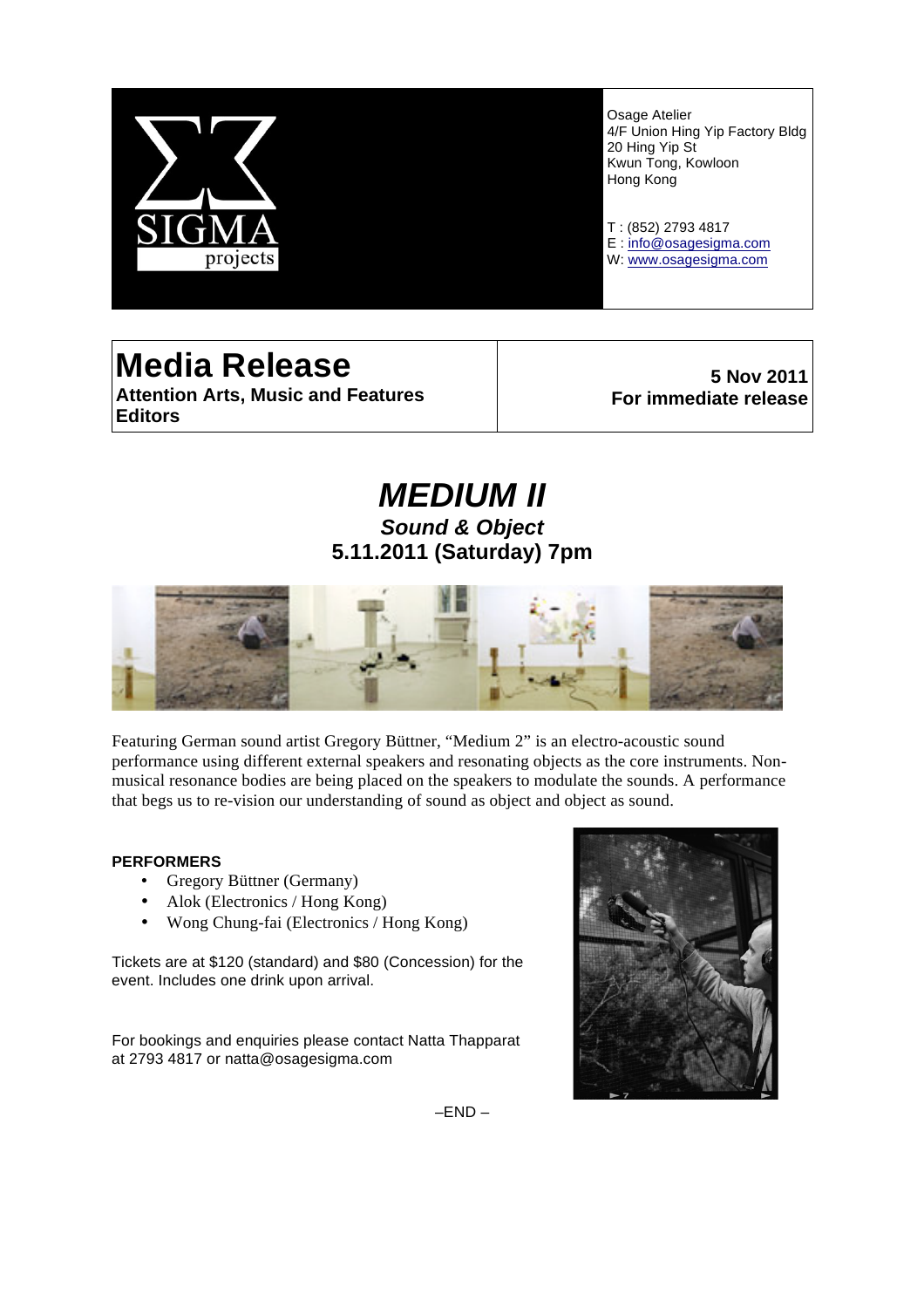# **ABOUT THE PERFORMANCE**

| Title:   | MEDIUM II: Sound & object                                                                                                                                                                                                 |
|----------|---------------------------------------------------------------------------------------------------------------------------------------------------------------------------------------------------------------------------|
| Artists: | Gregory Büttner (Germany)<br>Alok (Electronics / Hong Kong)<br>Wong Chung-fai (Electronics / Hong Kong)                                                                                                                   |
| Venue:   | Osage Atelier                                                                                                                                                                                                             |
| Address: | 4/F Union Hing Yip Factor Bldg, 20 Hing Yip St, Kwun Tong,<br>Kowloon, Hong Kong                                                                                                                                          |
| Time:    | Saturday 5 Nov, 7pm                                                                                                                                                                                                       |
| Ticket:  | \$120 (standard), \$80 (Concession for full-time students, senior<br>citizens aged 60 or above, people with disabilities and<br>Comprehensive Social Security Assistance recipients). Includes<br>one drink upon arrival. |
|          | Natta Thapparat<br>Enquiries and reservation: Email: natta@osagegallery.com<br>Telephone: +852 2793 4817                                                                                                                  |

# **ABOUT THE PERFORMERS**

# **Gregory Büttner**

Gregory Büttner lives and works as a musician and artist in Hamburg. Since 2000 his main focus is on sound art and electro-acoustic compositions. He performed at several festivals and concert series in Europe, composed music for dance and performance, radio, video and sound installations. In 2004 he launched his label 1000füssler which releases experimental music in small editions. He plays regularly in a duo with Birgit Ulher, 'Stark Bewölkt Quartett' with Michael Maierhof, Heiner Metzger, Birgit Ulher, or as 'für diesen abend' with Stefan Funck and Katrin Bethge. He also collaborated with musicians Rhodri Davies, Ofer Bymel, Chris Heenan, the artist Anja Winterhalter, Stefanie Becker, Magdalena Sadziak, among others. His music is released by labels like 1000füssler, Firework Edition Records, Anthropometrics / Aufabwegen, Grünrekorder, Compost and Height.

# http://www.gregorybuettner.de

#### **Guest performers**

# **Alok**

Alok, sound artist, guitarist and bassist. In 2002, he set up his own record label Lona Records, and started working as a producer. From the end of 2002 to 2009, he released 5 albums and 5 cd singles. He has played and participated in more than 100 shows and experimental events / projects in Hong Kong and China. Phon°noir was also invited to take part in the remix album <Counting Raindrops: The Remixes> of Phon°noir, an electronica German artist.

Selected Show: International Film Festival Closing Party (2002), Mondialito Live in HK (2005), AGF